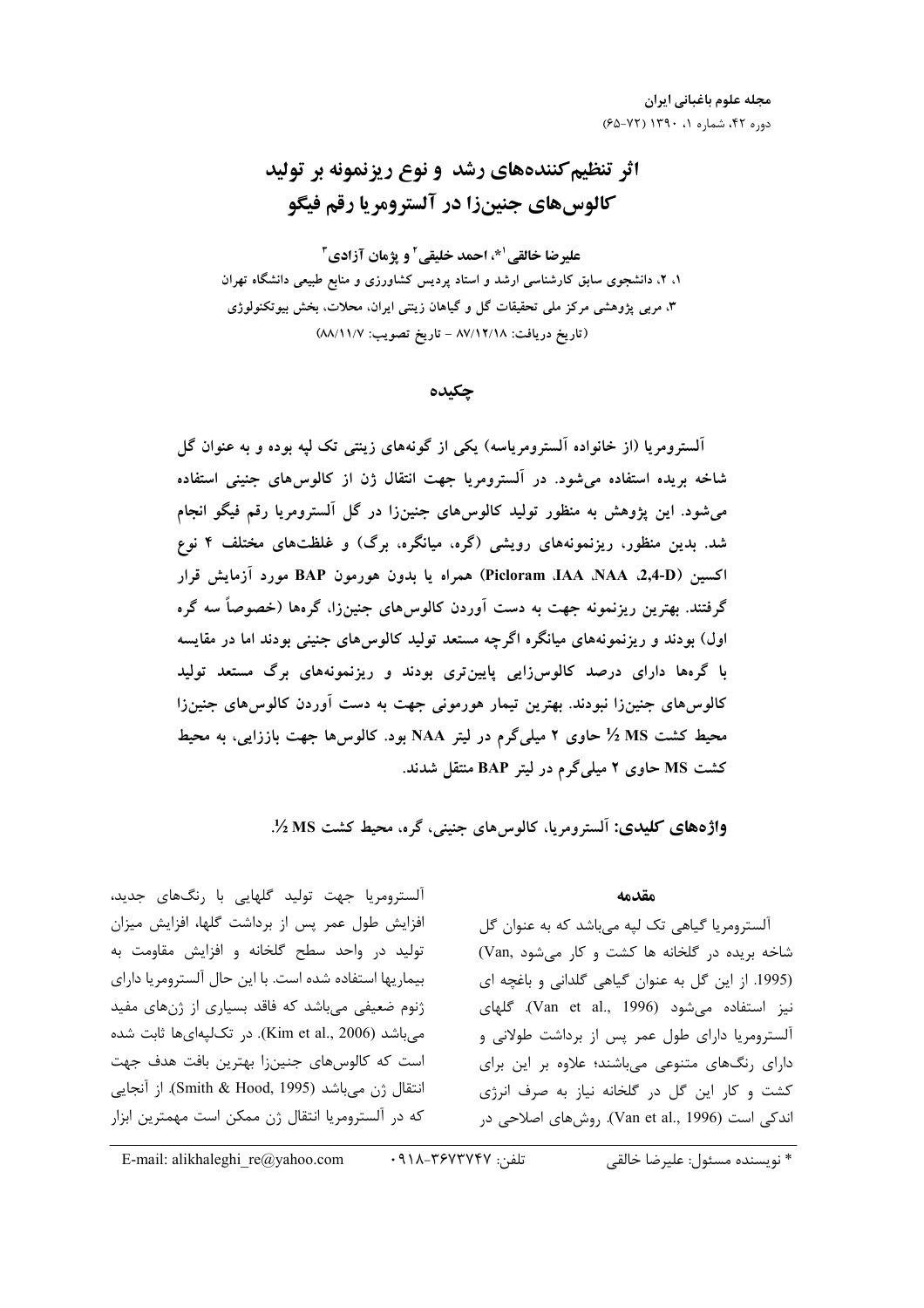# **مواد و روشها**

**مواد گیاهی**: در این تحقیق از آلسترومریا رقم فیگو<sup>؟</sup> بهعنوان مواد گیاهی استفاده گردید. شاخههای جوان آلسترومريا قبل از فاز گلدهي از گلخانههاي شهر محلات تهیه و از ریزنمونههای گره، میانگره و قطعات برگ به عنوان مواد آزمايشي استفاده گرديد.

<mark>محیط کالوسزایی:</mark> جهت القای کالوس از محیط کشت MS 1/2 (۱/ نمکهای ماکرو و میکرو المنت) <u>:</u> همراه با ۳ درصد ساکارز و ۳۲ تیمارهورمونی (به شرح ذیل) استفاده گردید. پس از تهیه محیط کشت pH محلول به میزان ۵/۸ تنظیم گردید و ۲/۵ گرم در لیتر ژلرایت به عنوان جامدکننده به محلول افزوده شد. سپس در دمای ۱۲۱ درجه سانتی گراد به مدت ۲۰ دقیقه با استفاده از اتوکلاو استریل و در پتری دیش توزیع گردید. تیمارهای هورمونی به کار رفته شامل ۱۶ سطح هورمون 4 mg/l) Picloram (1 2 4 8 mg/l) 4 )&86 IAA (0/5 1 2 4 mg/l) NAA (0/5 1 2 ، ۲، ۲، ۱۵ (۰/۵ میباشد که هر یک از C,4-D (۰/۵  $\sim$  1  $\sqrt{r}$  mg/l) غلظتهای اکسین نام برده، همراه یا بدون ۰/۵ میلی گرم در ليتر هورمون BAP جهت كالوسزايي در ریزنمونههای گره، میانگره و برگ استفاده گردید.

**ضدعفونی نمونهها**: از ساقههای جوان آلسترومریا در مرحله قبل از گلدهی نمونهگیری شد. ساقه و برگها ابتدا با محلول هیپوکلریت سدیم ۱/۵ درصد بمدت ۱۵ دقیقه در شرایط استریل ضد عفونی شدند، سپس در زیر لامینار ۳ مرتبه با آب مقطر استریل شستشو داده شدند.

 7 **:\* % +, -+ -() #\$ % -&'** استفاده از اسکارپل گره و میانگره به ضخامت ۱ میلیمتر از ساقههای ضد عفونی شده جدا و به تعداد ۶ گره و ۱۰ میانگره در هر پتریدیش کشت گردیدند. همچنین برگها به اندازه ۰/۷×۰/۷ سانتیمتر مربع برش داده و به دو روش پشت و رو به تعداد ۶ عدد در هر پتریدیش کشت گردیدند و در اتاق رشد در شرایط تاریکی و دمای ۲۴ درجه سانتیگراد قرار گرفته و به فواصل هر ۳ هفته یک بار واکشت شدند.

محیط پر آوری کالوس: کالوسهای حاصل از مرحله قبل برای افزایش حجم کالوس به محیط MS تغییر داده شده حاوی ۵ میلیگرم در لیتر پیکلورام منتقل شدند و جهت اصلاح باشد، مطالعات حاصل در زمينه توليد كالوس هاى جنينزا براى كارهاى اصلاحى و انتقال ژن Van et al. .(Lin et al., 2000a) بسيار مهم است (1996) جهت القاى كالوس در جنينهاى زيگوتى نابالغ از محیط کشت MS حاوی ۱ میلیگرم در لیتر 2,4-D و ۰/۵ میلیگرم در لیتر BAP استفاده نمودند. نخستین بار، جهت القای کالوس در اندامهای رویشی (قطعات ساقه) از ۴ میلیگرم در لیتر 2,4-D و ۰/۵ میلیگرم در ليتر BAP استفاده شد (Lin et al., 2000a). Eim et al (2006) برای نخستین بار از محیط کشت SH<sup>'</sup> جهت القای کالوس در ریزنمونه گره استفاده نمودند. آنها بیشترین کالوس زایی را در محیط کشت حاوی ٢ BA میلی گرم در لیتر 2,4-D و ۰/۵ میلی گرم در لیتر داشتند. به طور کلی ۲ نوع کالوس جنینی در آلسترومریا مشاهده شده است. کالوسهای جنینی  $(\text{FEC}^3)$  تودهای  $(\text{CEC}^2)$  و کالوسهای جنینی کروی EC با کشت جنینهای زیگوتی در محیط کشت حاوی اکسین به دست آمده است (Van et al., 1996). این نوع کالوس، کالوسهایی فشرده با قطر بیش از ۰/۵ میلیمتر میباشند. FEC با کشت قطعات ساقه نشاء و یا کشت تخمک در محیط کشت حاوی اکسین حاصل شده است e )6 .(Lin et al., 2000a; Akutsu & Sato, 2002) کالوس، کالوسهایی به قطر کمتر از ۱ میلیمتر میباشند که میتوان به راحتی به واحدهای منفرد جدا نمود. از این نوع کالوس به طور موفقی جهت تولید j گیاهان تراریختی استفاده شده است .Lin et al) (2000b. اما از آنجایی که آلسترومریا به طور رویشی تکثیر میشود و به شدت هتروزیگوت است، کالوسهای جنینی حاصل از کشت بافتهای نشاء، تخمک و یا جنینهای زیگوتی را نمیتوان جهت اصلاح ألسترومریا استفاده نمود (Kim et al., 2006). بنابراین به منظور بررسی امکان تولید کالوسهای جنینزا از ریزنمونههای حاصل از گیاهان بالغ کشت شده در گلخانه که به طور رویشی تکثیر شده بودند، تحقیقی در ایستگاه ملی تحقيقات گل و گياهان زينتي محلات انجام شد.

<sup>1.</sup> Schenk and Hildebrandt (1972) medium

<sup>2.</sup> Compact embryogenic callus

<sup>3.</sup> Friable embryogenic callus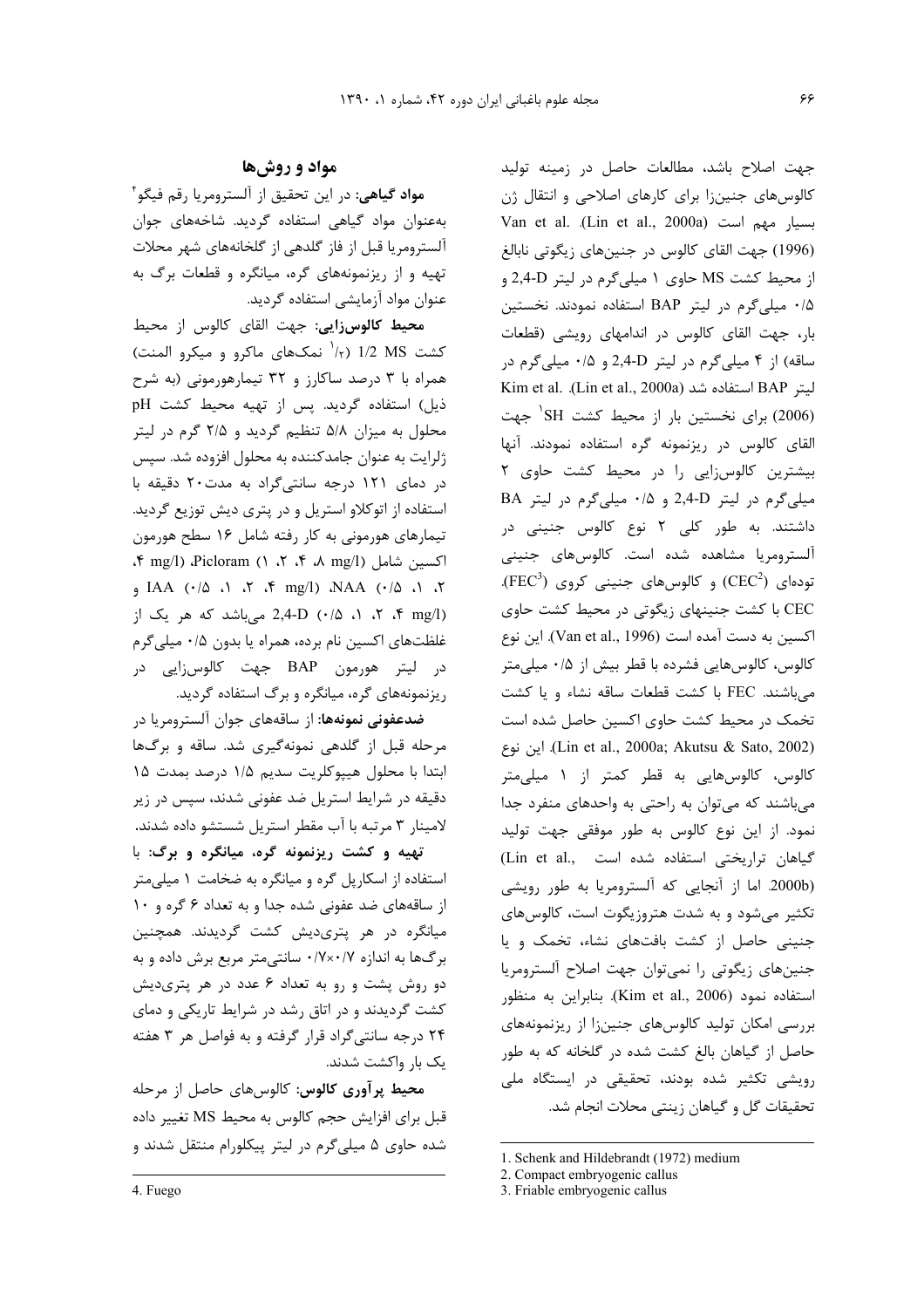در اتاقک رشد، در شرایط تاریکی نگهداری شدند. محیط پر آوری شامل MS کامل همراه با ۲۰ گرم در لیتر ساکارز، ۱۸/۲ گرم در لیتر مانیتول، ۰/۴۸ گرم در لیتر ، ۱/۰ گرم در لیتر کازئین، ۰/۰۸ گرم در لیتر  $\cdot$ ۰/۰ گرم در لیتر آدنین سولفات، ۰/۵ میلیگرم در لیتر اسید آسکوربیک، ۲/۵ میلی گرم در لیتر اسید نیکوتینیک، ۱/۵ میلی گرم در لیتر پیرودکسین، ۱۰/۱ میلی گرم در لیتر تیامین، ۰/۵ میلی گرم در لیتر اسید فولیک، ۰/۰۵ میلی گرم در لیتر بیوتین، ۲/۵ میلیگرم در لیتر گلایسین، ۰/۱ میلیگرم در لیتر سیستئین و ۵ میلیگرم در لیتر پیکلورام بود.

محیط کشت باززایی: جهت باززایی، کالوسها به محیط کشت MS حاوی ۳ درصد ساکارز، ۶ گرم در لیتر فیتاآگار و ۲ میلیگرم در لیتر BAP منتقل شدند و سپس در اتاق رشد در محیط روشنایی و دمای ۲۴ درجه سانتیگراد قرار داده شدند و به فواصل هر ۲ هفته يكبار واكشت شدند.

طرح آزمایش و تجزیه و تحلیل آماری: این آزمایش به صورت فاکتوریل در قالب طرح کاملاً تصادفی با ۳ تکرار انجام شد. یادداشت برداری در فواصل منظم صورت گرفت و برای تجزیه دادههای به دست آمده از نرمافزارهای SPSS و SAS استفاده گردید.

# نتايج و بحث

**مرحله القای کالوس**: در این مرحله عمدتاً دو نوع کالوس تودهای و کروی مشاهده شد. کالوسهای کروی دو هفته پس از کشت ریزنمونهها، بر روی سطح برش خورده گره، میانگره و برگها ظاهر شدند. کالوسهای کروی، کالوسهایی کروی شکل به رنگ سفید یا شیری رنگ به قطر تقریبی یک میلی متر بودند (شکل ۱-الف). کالوسهای تودهای حدوداً سه ماه پس از کشت در قسمتهای برش خورده گره و میانگرهها ظاهر شدند، در صورتی که بر روی ریزنمونه برگ کالوسهای تودهای ظاهر نشدند. این کالوسها، به هم فشرده و به رنگ زرد بودند (شكل ١-ب).

1. 2-(N-morpholino) ethanesulfonic acid



الف)



شکل ۱- الف) تشکیل کالوس های کروی در سطح برش خورده ریزنمونه، ب) تشکیل کالوسهای تودهای

اکثر ریزنمونههای برگ فاقد توانایی کالوسزایی بودند و به ندرت برخی از ریزنمونهها تولید کالوسهای کروی نمودند که پس از انتقال به محیط باززایی قهوهای و از بین رفتند. به همین دلیل در تجزیه آماری دادهها و مقایسه ریزنمونهها در کالوس;ایی، ریزنمونههای گره و میانگره مورد ارزیابی قرار گرفتند. در این مرحله چهار صفت میانگین حجم کالوسهای کروی، درصد کالوسهای کروی، میانگین حجم کالوسهای تودهای و درصد کالوسهای تودهای درنظر گرفته شد. یادداشت برداری حجم کالوسهای کروی و تودهای ابتدا به صورت کیفی انجام شدند و سپس به اعداد کمی مطابق با موارد ذکر شده تبدیل شدند. فاقد کالوس: ٠، حجم بسیار کم كالوس: ١، حجم كم كالوس: ٢، حجم متوسط كالوس: ٣، حجم زياد كالوس: ۴، حجم بسيار زياد كالوس:۵ .(Margaret et al., 1994)

اثر نوع ریزنمونه بر کالوسزایی: نتایج نشان داد که نوع ریزنمونه بر میانگین حجم و درصد کالوسهای کروی و تودهای تشکیل شده معنیدار میباشد (جدول ۱) و گرهها در تشکیل کالوسهای جنین;ا بسیار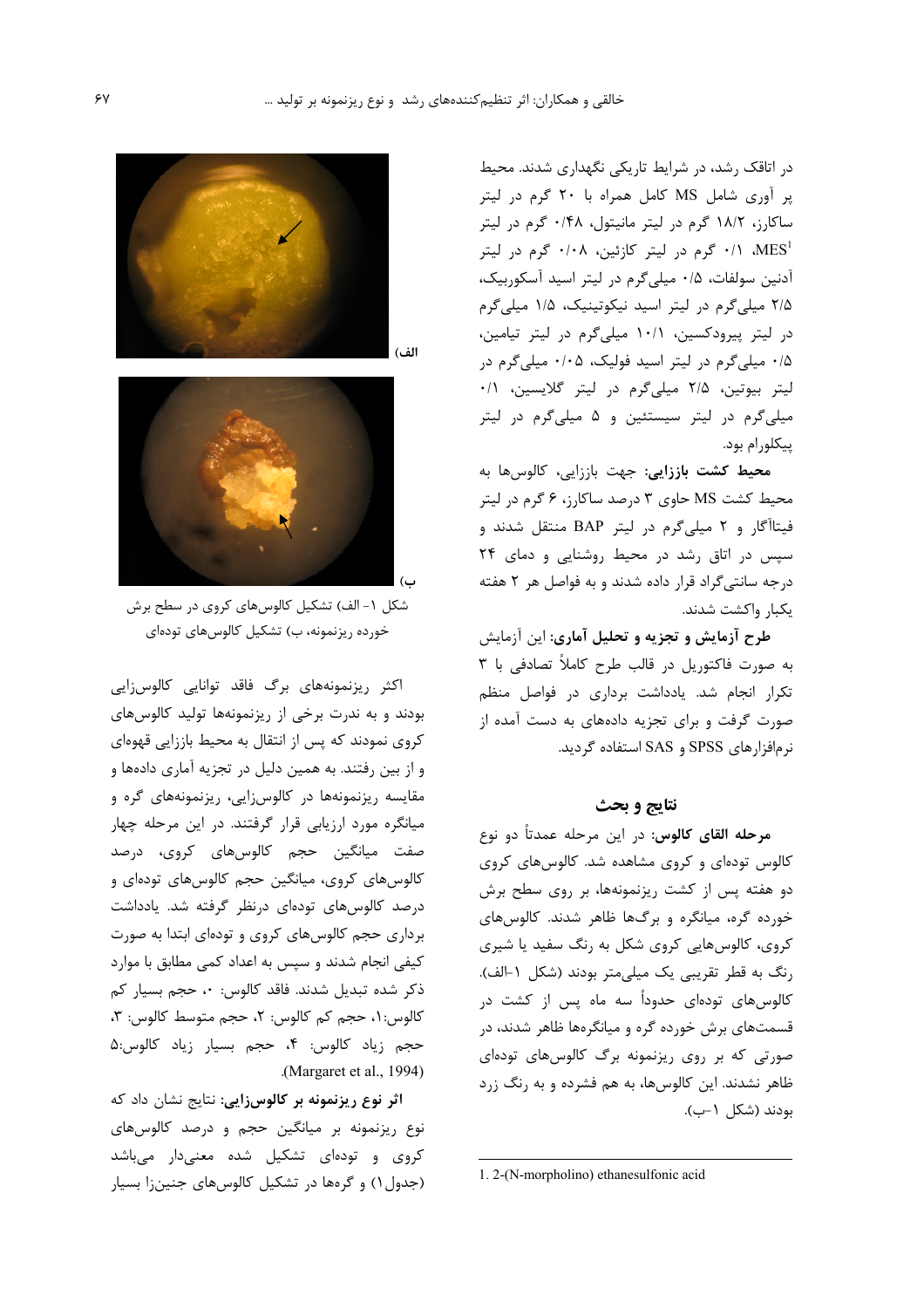مؤثرتر از میانگرها میباشند. بر اساس نتایج دیگر تحقیقات، میان ریزنمونههایی که از بافتهای مختلف تهیه میشوند به دلیل مشارکت هورمونهای گیاهی درونی دارای قابلیت کالوس زایی و جنین زایی متفاوتی میباشند. در این رابطه، یک همبستگی بین غلظت بالاتر LAA درونی و افزایش واکنش جنینزایی در برگهای یونجه مشاهده شده است (Pasternak et al., 2002). از آنجایی که گرهها دارای سلولهای مریستمی فعال و در حال تقسیم میباشند، در نتیجه دارای مقادیر اکسین طبیعی IAA بالاتری نسبت به بخشهای میانگره هستند که باعث افزایش توان کالوس;ایی در گرهها نسبت به میانگرهها میشود (جدول۲).

اثر BAP بر كالوسزايي: افزودن ۰/۵ ميليگرم در ليتر BAP به محيط كشت تنها باعث افزايش درصد كالوس هاي كروي از ٣٥/٢٪ به ٠/٤٠٪ مي شود در حالي که در سایر صفات اندازهگیری شده معنیدار نمیباشد (جدول ۱). .Kim et al (2006) گزارش نمودند که افزودن BAP به محيط كشت باعث افزايش تشكيل کالوسهای کروی و تودهای میشود که این نتایج مطابق با گزارش این محققین مبنی بر اثر مثبت BAP بر تشکیل کالوسهای کروی میباشد. اما با قسمت دوم یعنی اثر مثبت BAP بر روی تشکیل کالوسهای تودهای مطابقت ندارد. سایتوکنینها نقش مهمی را در تقسیم سلولی دارند (Danin et al. 1993)؛ ظاهراً بافتهای مورد استفاده، دارای مقادیر کافی از سایتوکینینهای درونی به منظور تحریک تقسیم سلولی می باشند.

**اثر اکسینها بر کالوسزایی:** نتایج حاصل از جدول تجزيه واريانس (جدول ١) نشان داد كه اثر نوع و غلظت اکسین بر تشکیل کالوسهای کروی و تودهای معنیدار میباشد و اکسین NAA با غلظت دو میلی گرم در لیتر، بهترین تیمار هورمونی جهت به دست آوردن کالوسهای (1994) Hutchinson et al. .(3P) (1994) Hutchinson et al. ٣ اكسين NAA ،IAA و 2,4-D را جهت القاي كالوس مورد بررسی قرار دادند و گزارش نمودند که اکسین IAA باعث كالوس زايي ضعيفي مي گردد و 2,4-D در غلظتهای به کار برده توسط آنها باعث قهوهای شدن و مرگ ریزنمونهها و یا کالوسها پس از چهار هفته میشود و بهترین هورمون جهت القای کالوس هورمون NAA 7·µm با غلظت ۲۰µm كينيتين و NAA 7 میباشد. از اکسینها، اکسینی که بیشترین کاربرد را در القاي كالوسهاي جنين;ا دارد، اكسين مصنوعي 2,4-D میباشد (Raemakers et al., 1995). با این وجود در ارتباط با نتیجه به دست آمده، میتوان گفت NAA نسبت به 2,4-D به دليل فعاليت بيولوژيكي ضعيف تر میتواند باعث ایجاد توازن اکسینی مناسبی جهت تشكيل كالوس هاى جنين زا شود ,Victor & Clement .2005)

اثر متقابل نوع ریزنمونه و نوع اکسین بر روی كالوس زايى: نتايج حاصل از جدول تجزيه واريانس (جدول ۱) نشان داد که اثر متقابل نوع ریزنمونه و نوع اکسین تنها بر درصد کالوسهای کروی تولید شده در سطح ۰/۵ معنیدار میباشد. با توجه به نمودار مقایسه

| ميانگين مربعات          |                                     |                                   |                                        |               |                            |  |
|-------------------------|-------------------------------------|-----------------------------------|----------------------------------------|---------------|----------------------------|--|
| در صد                   | متوسط حجم                           | د, صد                             | متوسط حجم                              | درجه<br>آزادى | منابع تغييرات              |  |
| كالوسهاى تودەاى         | کالوس های تودهای                    | کالوس های کروی                    | كالوس6اي كروى                          |               |                            |  |
| $Y/Y\Delta^*$           | $\cdot$ $\cdot$ $\tau\Delta^*$      | $\lambda \lambda / f \Delta^{**}$ | $\cdot/\cdot \Delta^*$                 |               | نوع ريزنمونه               |  |
| $\mathbf{r}/\mathbf{r}$ |                                     | $f\gamma/ff^{\ast\ast}$           | $\cdot$ / $\cdot$ $\uparrow\uparrow^*$ | ۱۵            | نوع اكسين                  |  |
| $\frac{7}{5}$ \ ns      | $\cdot/\cdot \cdot$ Ans             | 11/17                             | $\cdot$ / $\cdot$ ۳۳ns                 | ۱۵            | نوع ريزنمونه۞ نوع اكسين    |  |
| $\cdot$ / $\cdot$ ۳ns   | $\cdot/\cdot\cdot\cdot\mathsf{rms}$ | $Yf/\lambda f^*$                  | $\cdot/\cdot\cdot\$ ns                 |               | <b>BAP</b>                 |  |
| $1/5$ Tns               | $\cdot/\cdot\cdot$ $\epsilon$ ns    | $\frac{\gamma}{\gamma}$           | $\cdot/\cdot \cdot \text{Yns}$         |               | نوع ريزنمونه#BAP           |  |
| $1/4$ ans               | $\cdot/\cdot\cdot$ 79.08            | $15/\lambda \lambda$              |                                        | ۱۵            | نوع اكسين#BAP              |  |
| $1/5$ Tns               | $\cdot/\cdot \cdot \Delta$ 9. 9115  | $T/\Delta$ ۶ns                    | $\cdot$ / $\cdot$ $\tau$ $\epsilon$ ns | ۱۵            | نوع ريزنمونه، نوع اكسين#BA |  |
| $1/\Delta$              | $\cdot$ / $\cdot$ ۵۶                | .7.791                            | .7.57                                  | ۱۲۸           | خطاى آزمايش                |  |
| 97/71                   | $\lambda$ /۶۳                       | ۴۶۱۵                              | $19/\lambda$                           |               | CV.                        |  |

جدول ١- تجزيه واريانس اثر ريزنمونه، نوع اكسين و BAP بر صفات مختلف اندازهگيرى شده

\*\*: معنىدار بودن اثر تيمارها در سطح ١٪ \*: معنىدار بودن اثر تيمارها در سطح ۩٪ ms. معنىدار نبودن اثر تيمارها.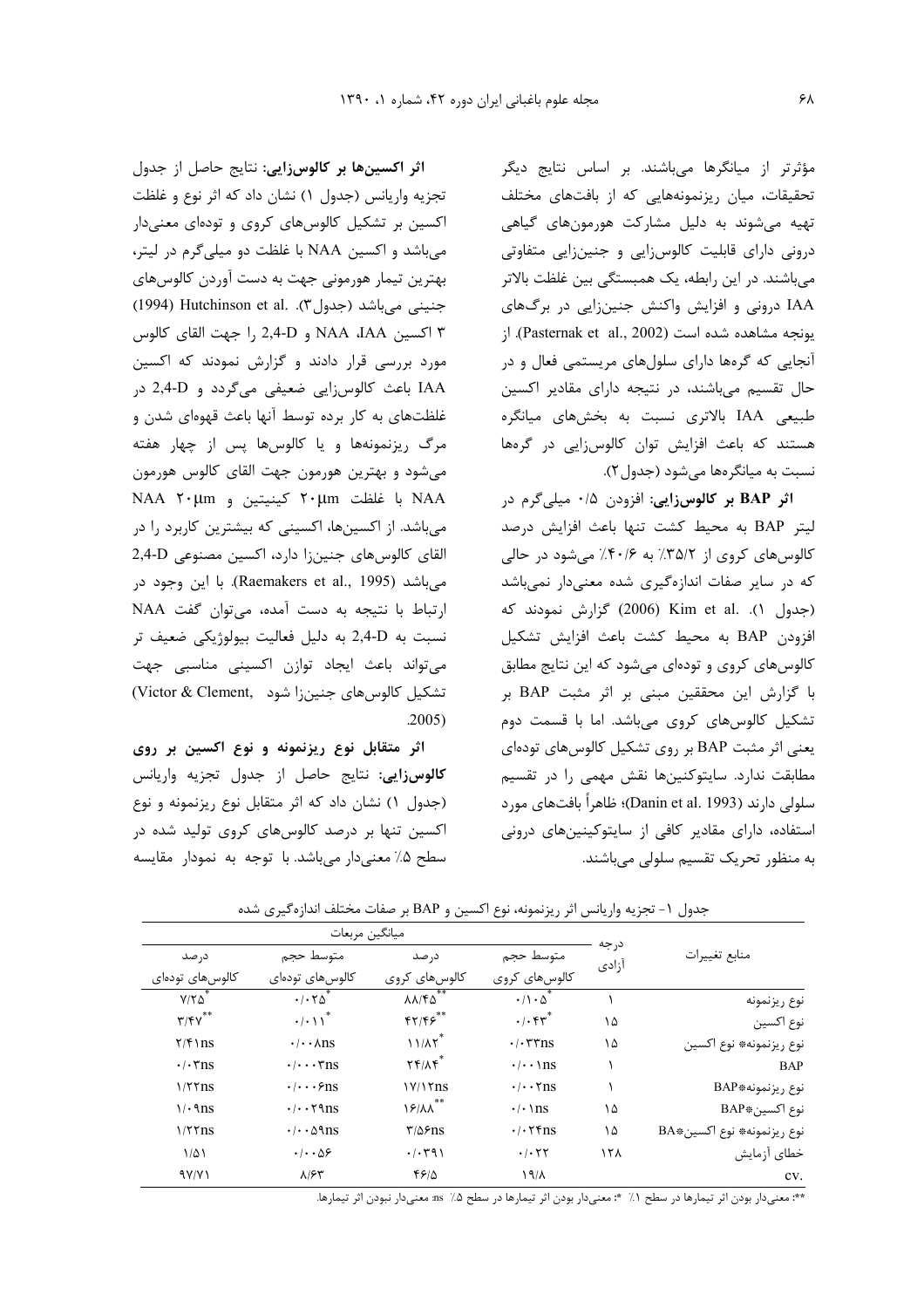جدول ۲- مقایسه میانگین اثر نوع ریزنمونه بر درصد و حجم کالوسهای کروی و تودهای درصد متوسط حجم متوسط حجم در صد کالوس های کروی کالوس های کروی کالوس های تودهای کالوس های تودهای  $\mathbf{r}/\mathbf{q}$ a  $\cdot/\sqrt{aa}$  $FT \cdot 5a$  $\cdot$ / $\vee$ Aa گر ه  $1/85b$  $\cdot/\cdot \Delta b$  $\tau\tau/\nu\Delta b$  $\cdot$ / $\vee$ r $b$ ميانگره

حروف متفاوت در هر ستون حاکی از وجود اختلاف معنیدار در سطح ۰٪ میباشد.

| در صد                 | متوسط حجم                      | در صد                             | متوسط حجم                 | تيمار     | نوع و                    |
|-----------------------|--------------------------------|-----------------------------------|---------------------------|-----------|--------------------------|
| كالوسهاى تودهاى       | كالوس6عاى تودەاي               | كالوس@اي كروي                     | كالوس@اي كروي             |           | غلظت اكسين               |
| $Y/YY$ abc            | $\cdot$ / $\circ$ ab           | $\frac{9}{1}$ def                 | $\cdot$ /YA abc           | $\lambda$ | ↑ Picloram               |
| $\frac{5}{2}$ /16 abc | $\cdot$ /۲ $\wedge$ ab         | $\tau \tau/\tau$ cde              | $\cdot$ / $\wedge$ abc    | ٢         | Y Picloram               |
| $1/55$ bc             | $\cdot$ / \ ab                 | $\cdot$ ef                        | $\cdot$ /Y $\epsilon$ abc | ٣         | <b>F</b> Picloram        |
| $1/TA$ bc             | $\cdot/\cdot \tau$ b           | $\frac{7}{5}$ f                   | $\cdot$ /Y $\tau$ bc      | ۴         | A Picloram               |
| $1/55$ bc             | $\cdot$ / $\cdot$ ۳ b          | $\frac{8}{10}$ abc                | $\cdot$ /Y $\tau$ bc      | ۵         | $\cdot$ / $\Delta$ NAA   |
| $Y/YY$ abc            | $\cdot$ / $\cdot$ $\uparrow$ b | $\Delta \cdot ab$                 | $\cdot$ /Y $\tau$ bc      | ۶         | <b>NAA</b>               |
| $\lambda$ a           | $\cdot$ /۳۶ a                  | $55/6$ a                          | $\cdot/\lambda\lambda$ a  | ٧         | <b>Y NAA</b>             |
| $\frac{5}{2}$ /18 abc | $\cdot$ /17 ab                 | $f \wedge / f$ ab                 | $\cdot$ /VV abc           | ٨         | <b>YNAA</b>              |
| $\cdot$ c             | $\cdot$ b                      | <b>TY/V</b> cde                   | $\cdot$ /Y $\cdot$ c      | ٩         | $\cdot$ / $\Delta$ IAA   |
| $\cdot$ c             | $\cdot$ b                      | <b>TF/F</b> bcd                   | $\cdot$ /Y $\cdot$ c      | ۱۰        | <b>IAA</b>               |
| $\cdot$ c             | $\cdot$ b                      | $\mathfrak{r} \cdot / \Delta$ abc | $\cdot$ /Y $\cdot$ c      | ۱۱        | <b>Y</b> IAA             |
| $\cdot$ c             | $\cdot$ b                      | $\Delta V/\Delta$ ab              | $\cdot$ /Y $\cdot$ c      | ۱۲        | FIAA                     |
| $\cdot$ c             | $\cdot$ b                      | $\Delta$ \/ $\epsilon$ ab         | $\cdot$ /Y $\cdot$ c      | ۱۳        | $\cdot$ / $\Delta$ 2,4-D |
| $9/9$ f ab            | $\cdot/\$ ab                   | $\Delta \Upsilon / \Delta$ ab     | $\cdot$ /Y abc            | ۱۴        | $12,4-D$                 |
| $f/\sqrt{2}$ abc      | $\cdot$ / $\cdot$ Y ab         | $\Delta \cdot / \Delta$ ab        | $\cdot$ /Y $\Delta$ abc   | ۱۵        | $72,4-D$                 |
| Y/YY a                | $\cdot$ /۳۲ a                  | $\mathsf{Y}\lambda/\lambda$ abc   | $\cdot$ / $\wedge$ Y ab   | ۱۶        | $$2,4-D$                 |

جدول ٣- مقايسه ميانگين اثر نوع و غلظت اكسينها بر صفات اندازهگيري شده

\* بر حسب میلی گرم در لیتر

حروف متفاوت در هر ستون حاکی از وجود اختلاف معنیدار در سطح ۰٫۵ میباشد.



شکل ۲- مقایسه میانگین اثر متقابل نوع ریزنمونه و نوع و غلظت اکسین روی صفات اندازهگیری شده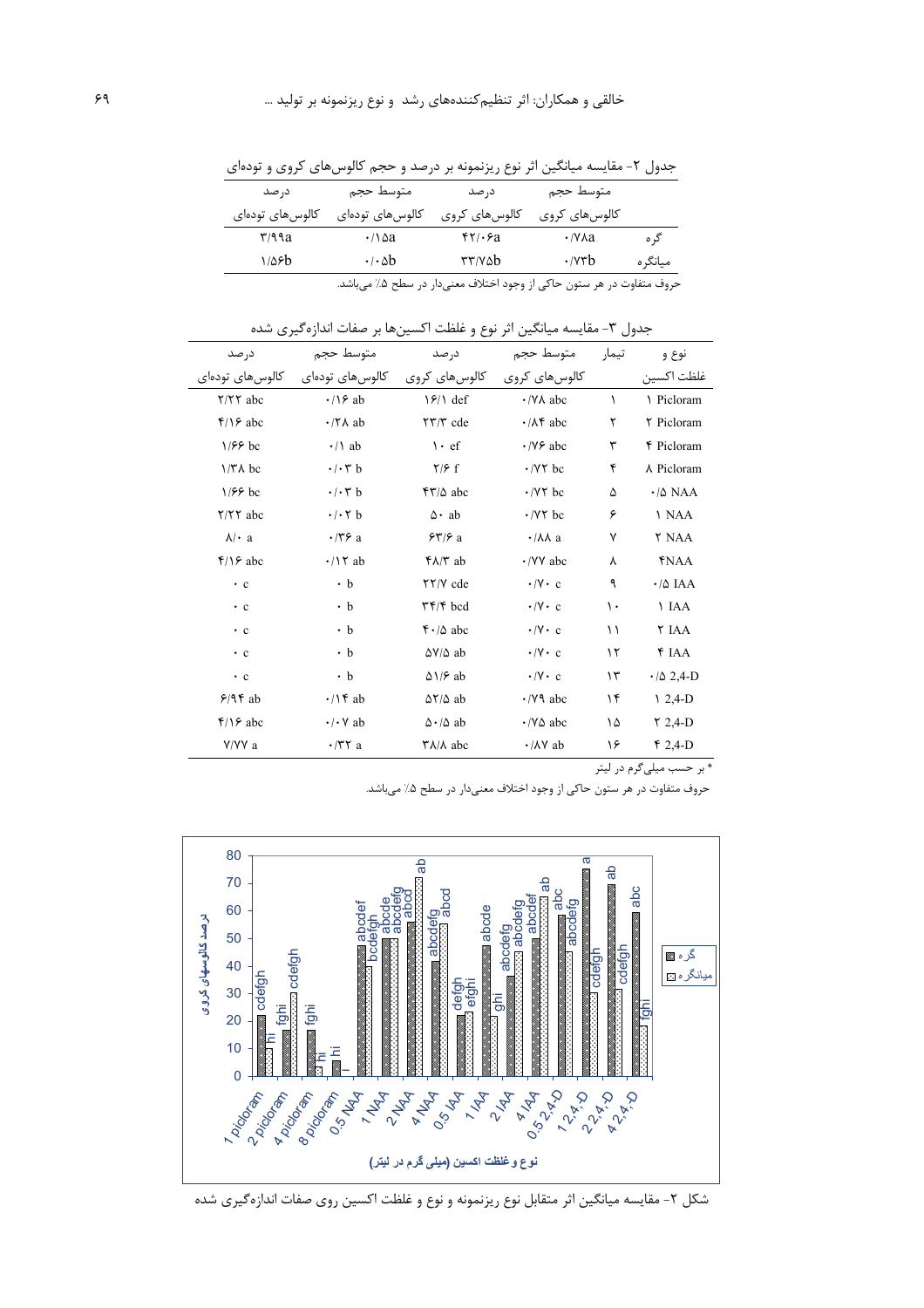میانگینها (شکل ۲) بالاترین درصد کالوس کروی در گرهها و در تیمار یک میلی گرم در لیتر 2,4-D با ۷۴/۹٪ كالوس كروي، حاصل شد.

اثر متقابل نوع اکسین و BAP بر روی کالوسزایی: با توجه به نتايج به دست آمده (جدول ۱) اثر متقابل نوع اکسین و کاربرد یا عدم کاربرد BAP تنها بر درصد کالوس های کروی تولید شده معنیدار میباشد. نتایج حاصل از نمودار مقایسه میانگینها (شکل ۳) نشان داد که دو میلیگرم در لیتر NAA و بدون حضور BAP با تولید کالوس کروی در ۶۸/۳ درصد از ریزنمونهها، بهترين تيمارهاي هورموني جهت القاي كالوسهاي کروی میباشند. همچنین، نتایج حاصل از جدول تجزیه

واریانس نشان داد که اختلاف معنیداری در اثر متقابل نوع ريزنمونه و BAP و همچنين اثر متقابل نوع ریزنمونه، نوع اکسین و BAP در هیچکدام از فاکتورهای ذکر شده وجود ندارد.

پرآوری کالوس: سه ماه پس از کشت ریزنمونهها در محیط کشت کالوسزایی، ریزنمونهها به محیط کشت MS تغییر یافته، حاوی عناصر و ویتامینهای ذکر شده در قسمت مواد و روشها منتقل شدند. در طی مدت زمانی که ریزنمونهها در این محیط قرار داشتند، كالوسهاى كروى تغييرى نكردند، اما حجم كالوسهاى تودهای افزایش یافته و کالوسهای تودهای، تشکیل کالوسهای تودهای جدیدی را نمودند (شکل ۴).



شکل ۳- مقایسه میانگین اثر متقابل نوع و غلظت اکسین و BAP روی صفات اندازهگیری شده

محیط باززایی: پس از گذشت ۳ ماه از کشت کالوسهای کروی و تودهای در محیط پرآوری، هر دو نوع کالوس کروی و تودهای به محیط کشت باززایی شامل محيط MS پايه همراه با ٣٠ گرم در ليتر ساكارز، شش گرم در لیتر فیتا آگار و دو میلی گرم در لیتر BAP منتقل شدند. جهت انتقال کالوسهای تودهای، به دلیل حجيم بودن كالوسها، آنها را به قطعات حدوداً ٧-۵ میلی متری تقسیم شدند و سپس به محیط باززایی منتقل شدند. در این محیط کالوسهای کروی با گذشت زمان قهوه ای رنگ شدند و از بین رفتند. حدود سه هفته پس از کشت کالوسهای تودهای در محیط باززایی، پیش جنینهای کروی شکل به قطر تقریبی ۲-۱ میلی متر در سطح کالوس های تودهای تشکیل

شدند (شکل ۵) و به منظور نمو پیش جنینها، پیش جنینها را به محیط کشت تازه که حاوی همان غلظت قبلی BAP بودند واکشت شدند. اما در مراحل بعدی این ییش جنینها نکروزه شدند و از بین رفتند.



شکل ۴- تشکیل کالوسهای تودهای جدید بر روی كالوس هاي تودهاي منتقل شده به محيط MS تغيير يافته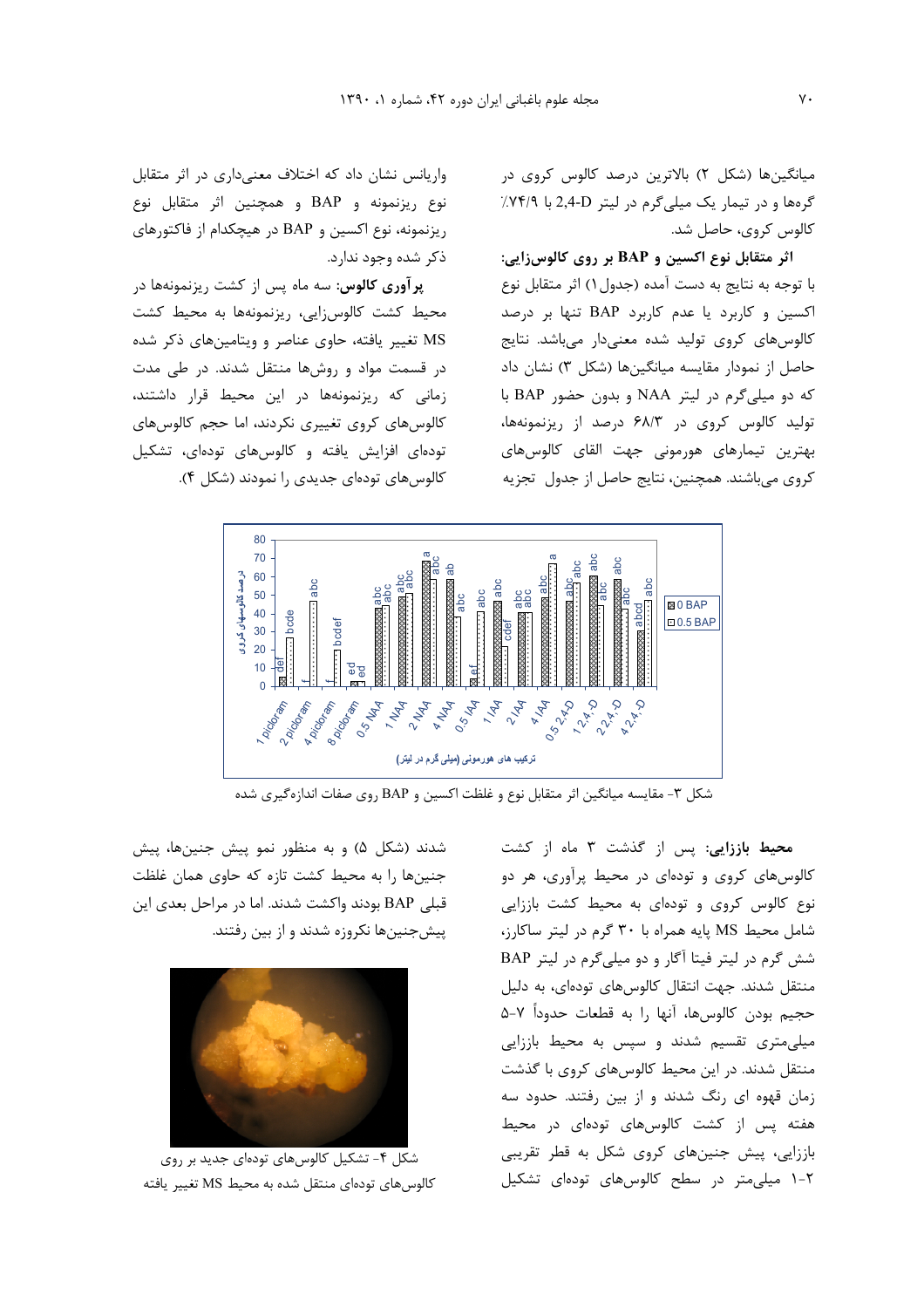

شکل ۵- تشکیل پیش جنینها بر روی سطح كالوس@اى تودەاى

## **. ->**

نتایج این پژوهش نشان داد که بافتهای مختلف یک گیاه دارای قابلیت کالوسزایی مختلفی میباشد که این موضوع بیشتر مربوط به میزان هورمونهای درونی بافتها میشود. پتانسیل جنینزایی اولین فاکتور لازم (Moltrasio et al., 2004) جهت جنين زايى مى باشد بالاترین پتانسیل جنینزایی مربوط به بافتهای جنینی و از سویی کمترین پتانسیل جنینزایی مربوط به (Neumann, هیپوکوتیل، دمبرگ، برگ و ریشه میباشد (2000. در گیاه آلسترومریا نیز جنینهای زیگوتی بالغ و نابالغ جهت القاي كالوسهاي جنيني بيشترين كاربرد را  $(Akutsu & Sato, 2002; Gonzales & 610-61)$ داشتهاند & 616 .Alderson, 1990; Hutchinson et al., 1994; Kim et 18 al., 2001; Van et al., 1996) al., 2001; Van et al.,  $1996$ جنینزایی سوماتیکی به منظور به کارگیری در کارهای اصلاحی خصوصاً انتقال ژن انجام گیرد، به دلیل هتروزیگوتی بالای آلسترومریا از کالوسهای حاصل از جنینهای زیگوتی در کارهای اصلاحی نمیتوان استفاده مود (1006 Kim et al., 2006) به همین دلیل به دست <u>:</u> آوردن یک روشی با بازده بالای تولید کالوس جنینزا، از اندامهای رویشی ضروری میباشد. در این زمینه تنها سه (Kim et al., 2001; Kim et al., 3 كزارش وجود دارد 2006; Lin et al., 2000a) كه اين محققين در گزارشهای خود عنوان نمودند که به دلیل بازده پایین تولید کالوسهای تودهای جنینزا در تحقیقاتشان، نیاز به تحقيقات بيشتر جهت اپتيمم كردن اين مرحله میباشد. در این پژوهش نیز نتایج نشان داد که جهت به دست آوردن کالوسهای کروی و تودهای، ریزنمونه گره

دارای قابلیت کالوس;ایی بالاتری نسبت به میانگره و برگ میباشد. بیشتر تحقیقات این موضوع را تأیید میکنند که مقدار اکسین در بافتهای مستعد جنینزایی بیشتر از بافتهای غیرجنینی میباشد (Jimenez, 2001). با وجود اين، در ديگر تحقيقات نشان داده شده که محتویات اکسین درونی در کشتهای جنینی و غیرجنینی میتواند اختلافی نداشته باشد (Besse et al., 1992). در كل اينگونه فرض شده است كه غلظت بالاى اكسين درونى باعث برقرارى شيب اکسین مورد نیاز برای جنینزایی میگردد Fischer & 996). در این تحقیق نیز میتوان گفت وجود اکسین درونی (IAA) بالاتر در گرهها نسبت به میانگره و برگها باعث شده است تا در مرحله القای کالوس مؤثرتر باشند. از میان تیمارهای هورمونی مورد بررسی دو میلیگرم در لیتر NAA بهترین تیمار هورمونی در مرحله القای کالوس میباشد. در میان تنظیم کنندههای رشد گیاهی، اکسینها بیشترین کاربرد را در كالوس زايى دارند. در بين اكسينها 2,4-D بیشترین کاربرد را در این مرحله از جنینزایی سوماتیکی دارد. در گیاه آلسترومریا نیز در بیشتر تحقيقات انجام شده از 2,4-D جهت القاى كالوس استفاده نموده اند و تنها دو گزارش وجود دارد که از اکسین NAA جهت القای کالوس استفاده (Hutchinson et al., 1994; Akutsu & Sato, مودهاند j (2002. در بسیاری از گزارشها ارائه شده در زمینه القای كالوس معمولاً اكسينها را همراه با سايتوكينينها در (Gaj, 2004) محيط كشت القاى كالوس به كار مىبرند معمولترين سايتوكينينهايي كه در اين مرحله استفاده میشود بنزیل آمینو پورین، کینتین، زآتین و اخیراً تیدیازورون میباشد. در آلسترومریا در بسیاری از گزارشها ارائه شده در زمینه جنینزایی سوماتیکی، از سايتوكنينين BA همراه با اكسين جهت القاى كالوس  $( {\rm Akutsu \ \&\ \ Sato, 2002;$  Kim et al., استفاده شده است .2001; Kim et al., 2006; Lin et al., 2000a; Van et al., 1996) در نتایج به دست آمده در این پژوهش بکارگیری BAP همراه با اکسینها تنها باعث افزایش درصد کالوسهای کروی گردید. در این پژوهش برای نخستین بار از ریزنمونه حاصل از گیاهان بالغ که در